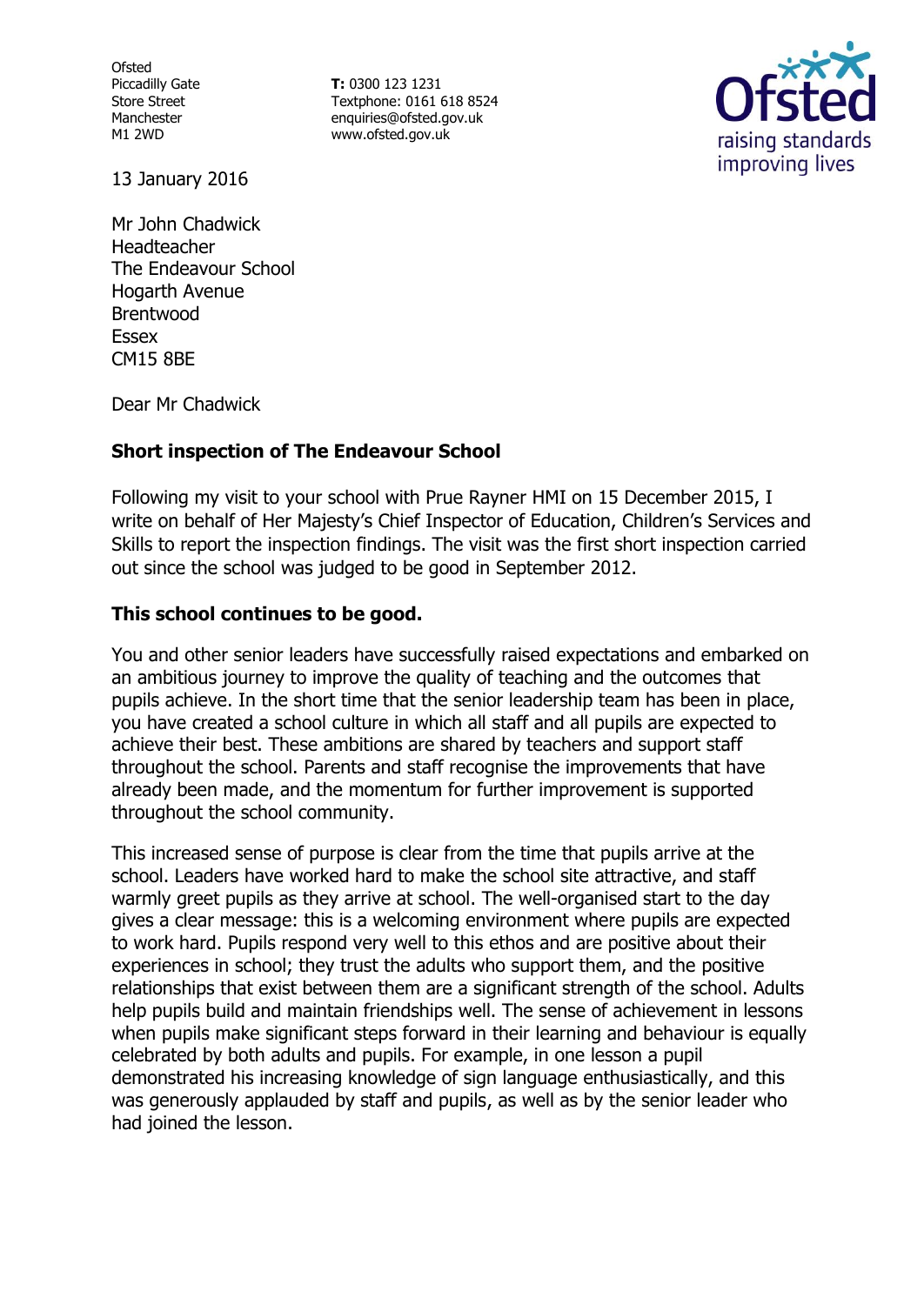

Inspectors who visited the school in September 2012 praised the good and sometimes outstanding progress made by pupils, and this strong achievement can be seen in pupils' work over time. Inspectors also commended the outstanding behaviour and provision for the care and welfare of your pupils, and this remains a strength. Similarly, teaching remains lively and interesting, and pupils work hard as a result. Other strengths noted at the last inspection, such as the way the school engages parents and makes them strong partners in their children's learning, are still clearly important factors in the school's success.

At the previous inspection, inspectors identified that some pupils required greater challenge, and that leaders needed to identify more accurately how teaching could be improved. They also noted the variation in outcomes for pupils in different key stages and subjects. The current leadership team has acted effectively to tackle the majority of these areas and this has had a positive impact:

- Good progress is being made by pupils of all ages. The weaker areas of achievement seen in individual subjects and in different key stages have been addressed since the last inspection, and there is less variation in pupils' progress across the curriculum. Disadvantaged pupils often make particularly rapid progress.
- Leaders have analysed the strengths and areas for development for individual teachers. They have provided tailored support and resources which have increased the consistency of teaching, learning and assessment; this consistency extends across the curriculum and through the different key stages. The proportions of good and outstanding teaching are increasing as a result.

Leaders at all levels are continuing to sustain these improvements, and further work is being undertaken to ensure that pupils are sufficiently challenged with tasks and activities which stretch them and accelerate progress further. Teachers are taking into account the different needs of pupils when they plan their lessons. Leaders recognise that more detailed evaluation of the progress made by individual pupils, particularly the more able, is needed to increase the challenge and accelerate their progress further.

### **Safeguarding is effective.**

The leadership team has ensured that all safeguarding arrangements are fit for purpose and that records are detailed and of high quality. Pupils are safe in school, and regular training ensures that staff understand how to identify and report any issues that may arise. The school's records show that any concerns are investigated quickly and effectively, using a range of approaches, including its own family support worker and external agencies where appropriate. Pupils explained to inspectors how the school has taught them how to keep themselves safe, particularly when they use social media.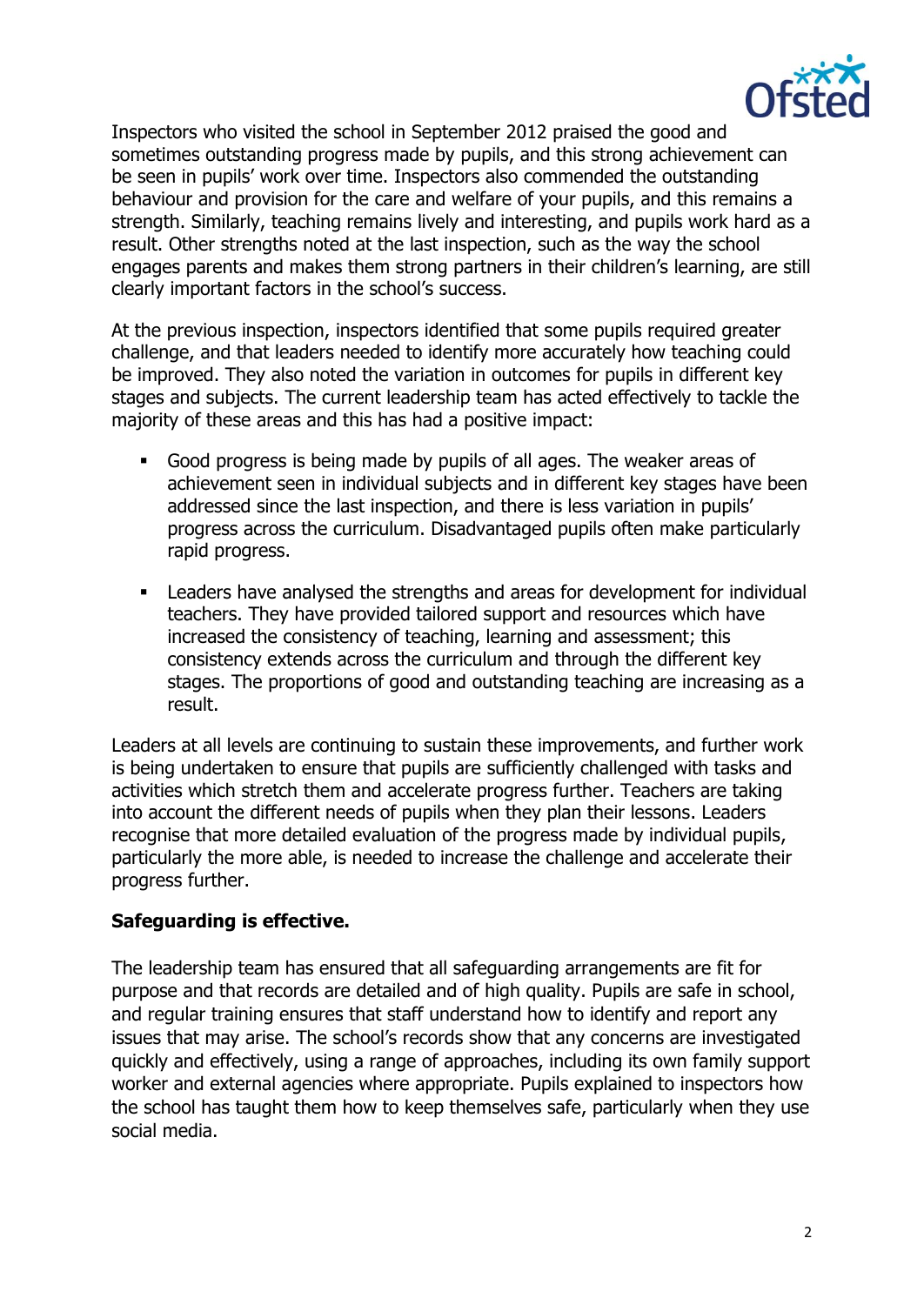

## **Inspection findings**

- Senior leaders demonstrate enthusiasm and ambition for the school's continued success. They have achieved a great deal in a relatively short time, and have established more rigorous systems for evaluating the impact of the school's work. Although some of those systems are quite new, their view of the school's effectiveness is nevertheless accurate.
- Senior leaders have a clear understanding of the quality of teaching. This deep knowledge of the strengths and areas for development of individual teachers has led to bespoke training which helps and challenges each teacher to develop their classroom practice. As a result, the quality of teaching is now consistently good across the curriculum.
- Governors know the strengths of the school and its areas for further development well. They challenge senior leaders with rigour, holding them to account in relation to financial expenditure, pupils' achievement and future strategic development. Governors carry out their statutory duties well. They spend time with pupils in order to develop a good understanding of their school experiences, and use this information to confirm the reports they receive from school leaders.
- Middle leaders are increasingly held to account and have become more influential in their work. They support the vision of senior leaders for further improvement and acknowledge that expectations of them have increased. They now have the skills and the authority to fulfil their responsibilities. Middle leaders are effectively involved in monitoring the quality of teaching and achievement in their key stages. As a result, the capacity for further improvement has been strengthened.
- The local authority supports the school's leaders well. It has helped the school to become more effective in a short period of time through its robust evaluation of the school's work. It continues to provide effective support, sharing examples of outstanding practice which give further impetus and direction to improvement.
- A calm sense of purpose is a distinctive feature of lessons across the curriculum, and this is underpinned by positive behaviour management that meets the needs of individual pupils. There is a powerful ethos centred on adults and pupils learning, achieving and celebrating together; the constant reinforcement of pupils' social skills is contributing to rapid academic progress.
- **EXEC** Teachers devise activities which capture the imagination of pupils, who demonstrate intense levels of concentration as a result. Teaching assistants help pupils to sustain their focus with questions that deepen understanding, and reinforce vocabulary which is specific to the topic being studied.